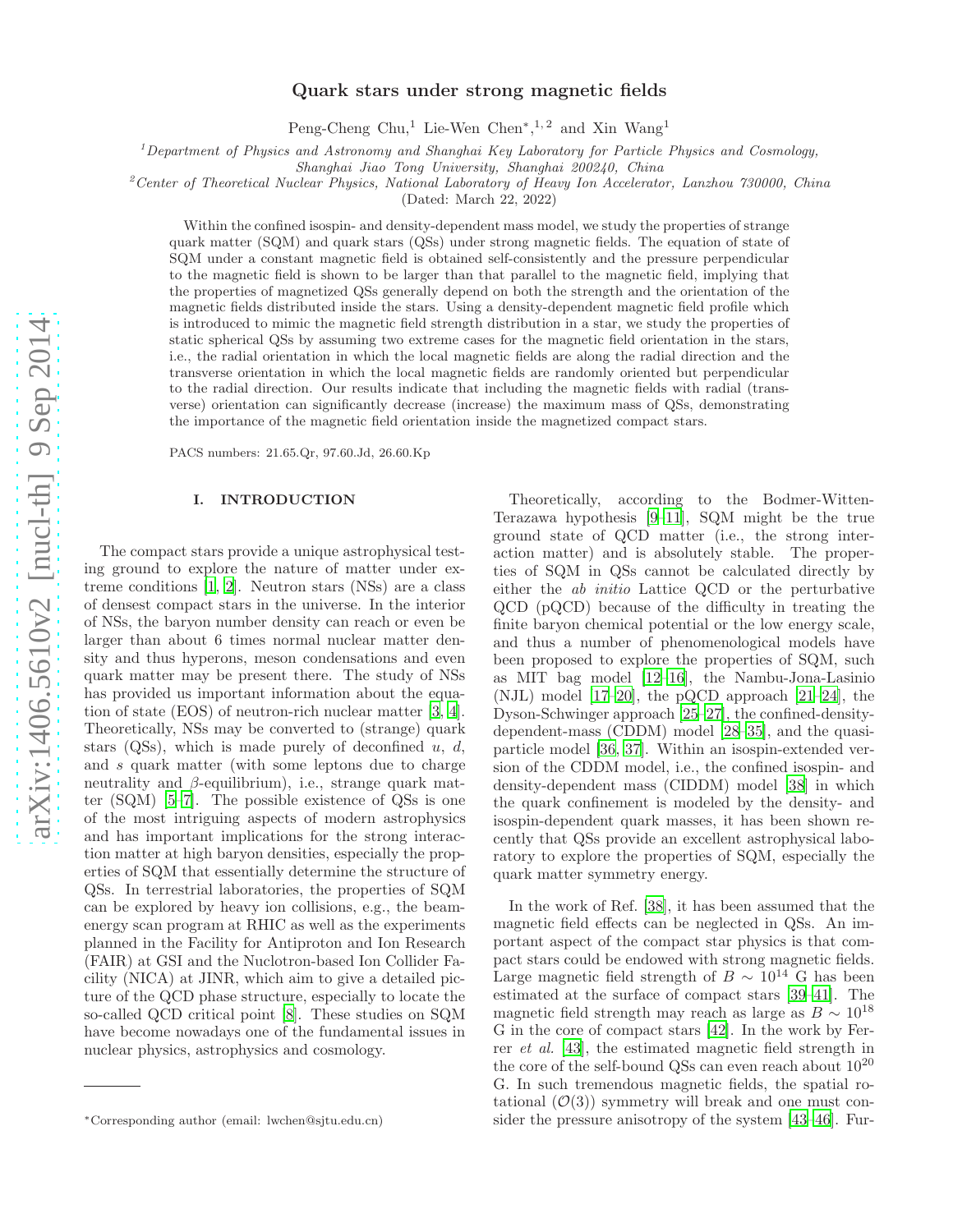thermore, in order to describe the spatial distribution of the magnetic field strength in compact stars, people usually introduce a density-dependent magnetic field profile [\[47,](#page-8-13) [48](#page-8-14)]. Therefore, it is interesting and important to study the effects of the spatial distribution of the magnetic field strength and orientation on the properties of compact stars. These studies are critical for accurately determining the properties (e.g., EOS) of dense matter by comparing the model results with the astrophysical observations of compact stars. As a matter of fact, it is still controversial about if the inclusion of the magnetic fields can enhance or reduce the maximum mass of the compact stars [\[47](#page-8-13)[–57\]](#page-8-15). The main motivation of the present work is to explore the properties of SQM and QSs under strong magnetic fields. We demonstrate that both the strength distribution and the orientation of the magnetic fields inside the QSs are important for understanding the properties of the QSs, and depending on the magnetic field orientation, the maximum QS mass can be either enhanced or reduced.

The paper is organized as follows. We describe in Sec. [II](#page-1-0) the theoretical models and methods used in the present paper, and then present the results and discussions in Sec. [III.](#page-4-0) Finally, a conclusion is given in Sec. [IV.](#page-7-14)

# <span id="page-1-0"></span>II. MODELS AND METHODS

# A. The confined isospin- and density-dependent mass model

The confined isospin- and density-dependent mass (i.e., the CIDDM) model [\[38\]](#page-8-7) is an extended version of the CDDM model [\[28](#page-8-3)[–35](#page-8-4)] for quark matter by introducing the isospin dependence of the quark equivalent mass. In the CIDDM model, the quark confinement is modeled by the density- and isospin-dependent quark masses. Particularly, the equivalent quark mass in isospin asymmetric quark matter with baryon number density  $n_B$  and isospin asymmetry  $\delta$  is expressed as

<span id="page-1-1"></span>
$$
m_q = m_{q_0} + m_I + m_{iso}
$$
  
=  $m_{q_0} + \frac{D}{n_B z} - \tau_q \delta D_I n_B^{\alpha} e^{-\beta n_B},$  (1)

where  $m_{q0}$  is the quark current mass,  $m_I = \frac{D}{n_B z}$  reflects the flavor-independent quark interactions in quark matter, and  $m_{iso} = -\tau_q \delta D_I n_B^{\alpha} e^{-\beta n_B}$  represents the isospin dependent quark interactions in quark matter. For  $m_I =$  $\frac{D}{n_B^2}$ , the constant z is the quark mass scaling parameter and the constant  $D$  is a parameter determined by stability arguments of SQM. For  $m_{iso} = -\tau_q \delta D_I n_B^{\alpha} e^{-\beta n_B}$ , the constants  $D_I$ ,  $\alpha$  and  $\beta$  are parameters determining the isospin dependence of quark effective interactions in quark matter,  $\tau_q$  is the isospin quantum number for quarks and we set  $\tau_q = 1$  for  $q = u$  (u quarks),  $\tau_q = -1$ for  $q = d$  (d quarks), and  $\tau_q = 0$  for  $q = s$  (s quarks). As

usual [\[58](#page-8-16)[–61\]](#page-8-17), the isospin asymmetry is defined as

$$
\delta = 3 \frac{n_d - n_u}{n_d + n_u},\tag{2}
$$

which equals to  $-n_3/n_B$  with the isospin density  $n_3 =$  $n_u - n_d$  and  $n_B = (n_u + n_d)/3$  for two-flavor u-d quark matter. Especially, one has  $\delta = 1$  (−1) for quark matter converted by pure neutron (proton) matter according to the nucleon constituent quark structure, consistent with the conventional definition for nuclear matter, i.e.,  $n_n-n_p$  $\frac{n_n - n_p}{n_n + n_p} = -n_3/n_B.$ 

From Eq.  $(1)$ , one can see that the quark confinement condition  $\lim_{n_B\to 0} m_q = \infty$  can be guaranteed if  $z > 0$  and  $\alpha \geq 0$ . Furthermore, if  $\beta > 0$ , one then has  $\lim_{n_B\to\infty}m_{iso} = 0$  and thus the asymptotic freedom  $\lim_{n_B\to\infty}m_q = m_{q0}$  is satisfied. For two-flavor u-d quark matter, the chiral symmetry is restored at high density due to  $\lim_{n_B\to\infty}m_q = 0$  if the current masses of  $u$  and  $d$  quarks are neglected. In addition, the equivalent quark mass in Eq. [\(1\)](#page-1-1) also satisfies the exchange symmetry between  $u$  and  $d$  quarks which is required by isospin symmetry of the strong interaction. Therefore, the phenomenological parametrization form of the isospin dependent equivalent quark mass in Eq. [\(1\)](#page-1-1) is quite general and respects the basic features of QCD. For more details about the CIDDM model, the reader is referred to Ref. [\[38\]](#page-8-7).

As demonstrated in Ref. [\[38](#page-8-7)], including the isospin dependent quark effective interactions  $m_{iso}$  in the equivalent quark mass can significantly influence the quark matter symmetry energy as well as the properties of SQM and QSs. In particular, the most recently discovered large mass pulsar PSR J0348+0432 with a mass of  $2.01 \pm 0.04 M_{\odot}$  can be described as a QS within the CIDDM model if the two-flavor  $u-d$  quark matter symmetry energy is large enough and the value of the quark mass scaling parameter z is selected appropriately. For instance, the parameter set DI-85 ( $z = 1.8$ ), for which we have  $D_I = 85 \text{ MeV} \cdot \text{fm}^{3\alpha}, \ \alpha = 0.7, \ \beta = 0.1 \text{ fm}^3,$  $D = 22.922 \text{ MeV} \cdot \text{fm}^{-3z}, z = 1.8, m_{u0} = m_{d0} = 5.5 \text{ MeV}$ and  $m_{s0} = 80$  MeV, can predict a QS with a mass of  $2.01M_{\odot}$ , corresponding to the measured center value for the pulsar PSR J0348+0432 [\[62\]](#page-8-18). The corresponding radius of the predicted QS (with a mass of  $2.01M_{\odot}$ ) is 9.98 km, the central baryon number density is 1.25 fm−<sup>3</sup> , and the surface (zero-pressure point) baryon number density is  $0.465 \text{ fm}^{-3}$ . In addition, the strength of the two-flavor u-d quark matter symmetry energy from DI-85 ( $z = 1.8$ ) is about two times larger than that of the free quark gas or that predicted by the conventional NJL model. In this work, we study the properties of SQM and QS's under strong magnetic fields in the CIDDM model with DI-85  $(z=1.8).$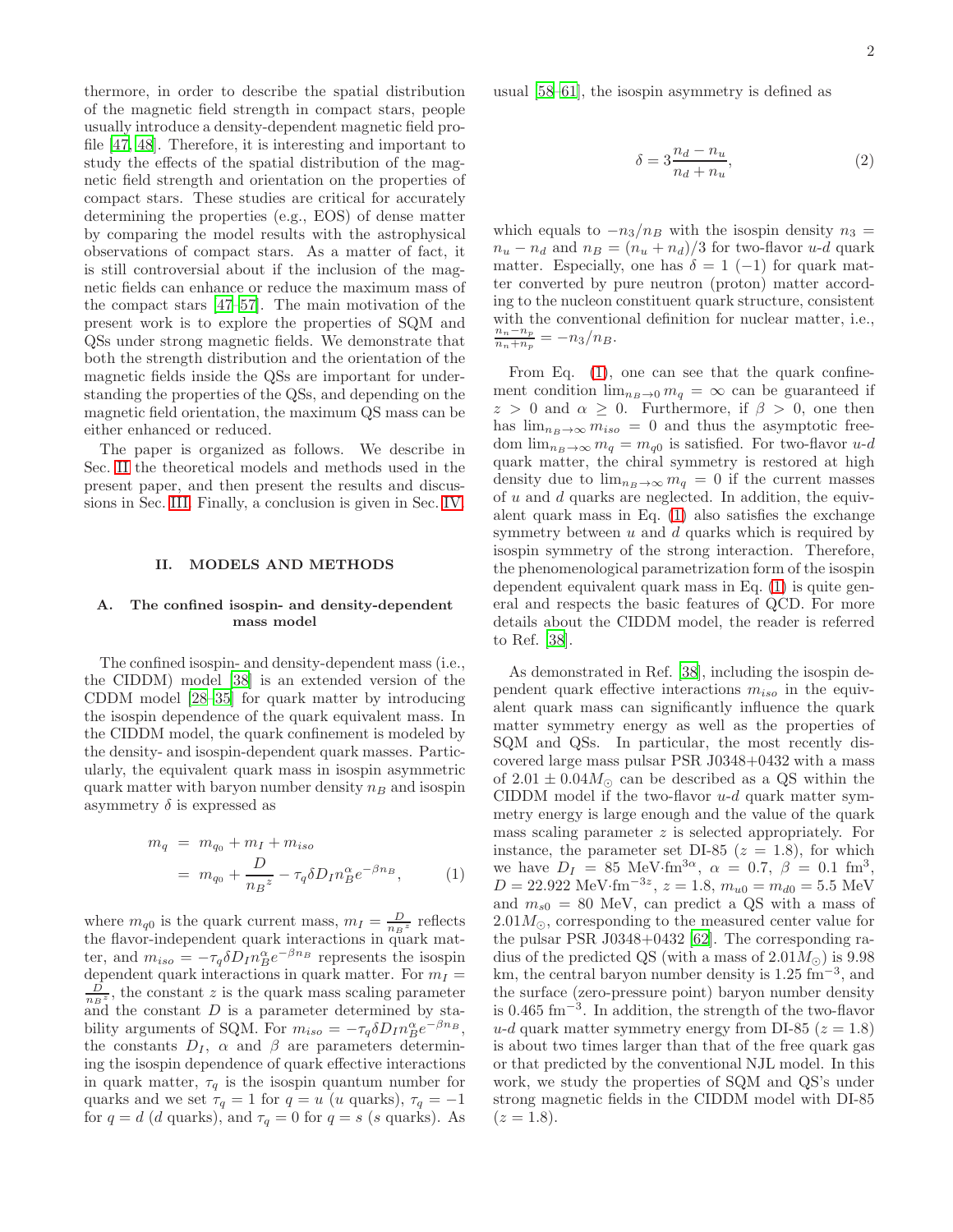#### B. SQM under a constant magnetic field

The energy spectrum of a fermion (e.g., quarks and leptons) with electric charge  $q_i$  in an external constant magnetic field with strength  $B$  can be expressed as [\[63](#page-8-19)]

$$
E_{p,i} = \sqrt{p_z^2 + 2\nu|q_i|B + m_i^2},\tag{3}
$$

where  $p_z$  is the momentum in the z direction (here the magnetic field is assumed to be along the z axis),  $m_i$ is mass, and  $\nu = n + \frac{1}{2} - \frac{q_i}{|q_i|^2}$  represents the Landau levels with  $n = 0, 1, 2, 3, \dots$  being the principal quantum number and  $s = \pm 1$  denoting the spin ("+1" for spinup and "−1" for spin-down). Similarly to the works in Refs. [\[46](#page-8-12)[–48,](#page-8-14) [64](#page-8-20)[–66\]](#page-8-21), we do not consider here the contributions from the anomalous magnetic moments since they are not well understood for quarks in the deconfined condition and are insignificant for leptons [\[67\]](#page-8-22).

In this work, we study the thermodynamic properties of magnetized SQM at zero temperature within the CIDDM model. The thermodynamic potential of SQM under a constant magnetic field  $B$  can then be expressed as

$$
\Omega = \sum_{i=u,d,s,l} \Omega_i,\tag{4}
$$

with

$$
\Omega_{i} = -\sum_{\nu=0}^{\nu_{max}^{i}} \frac{g_{i}(|q_{i}|B)}{4\pi^{2}} \alpha_{\nu} \int_{-\infty}^{\infty} dp_{z}[\mu_{i}^{*} - E_{p,i}]
$$
  

$$
= -\sum_{\nu=0}^{\nu_{max}^{i}} \frac{g_{i}(|q_{i}|B)}{2\pi^{2}} \alpha_{\nu} \left\{ \frac{1}{2} \mu_{i}^{*} \sqrt{\mu_{i}^{*2} - s_{i}(\nu, B)^{2}} - \frac{s_{i}(\nu, B)^{2}}{2} \ln \left[ \frac{\mu_{i}^{*} + \sqrt{\mu_{i}^{*2} - s_{i}(\nu, B)^{2}}}{s_{i}(\nu, B)} \right] \right\}.
$$
 (5)

In the above expressions,  $\Omega_i$  represents each particle contribution to the thermodynamic potential,  $i$  in the sum is for all flavors of quarks and leptons, and  $\alpha_{\nu} = 2 - \delta_{\nu,0}$ . The degeneracy factor  $g_i = 3$  for quarks and  $g_i = 1$  for leptons, and the Fermi energy for quarks and leptons is

$$
\mu_i^* = \sqrt{k_{F,\nu}^i{}^2 + s_i(\nu, B)^2},\tag{6}
$$

with  $k_{F,\nu}^i$  being the Fermi momentum and  $s_i(\nu, B)$  =  $\sqrt{m_i^2 + 2\nu |q_i|B}$ . The highest Landau level is defined as

$$
\nu_{max}^i \equiv \text{int}\bigg[\frac{\mu_i^{*2} - m_i^2}{2|q_i|B}\bigg],\tag{7}
$$

where  $int[\cdot \cdot \cdot]$  is the integer function. The total energy

density of the system is thus obtained as

$$
\mathcal{E}_{tot} = \Omega + \sum_{i=u,d,s,l} \mu_i^* n_i
$$
  
= 
$$
\sum_{i=u,d,s,l} \sum_{\nu=0}^{\nu_{max}^i} \frac{g_i(|q_i|B)}{4\pi^2} \alpha_\nu \int_{-\infty}^\infty dp_z E_{p,i} + \frac{B^2}{2}
$$
  
= 
$$
\sum_{i=u,d,s,l} \sum_{\nu=0}^{\nu_{max}^i} \frac{g_i(|q_i|B)}{4\pi^2} \alpha_\nu \left\{ \mu_i^* \sqrt{\mu_i^*^2 - s_i(\nu, B)^2} + s_i(\nu, B)^2 \ln \left[ \frac{\mu_i^* + \sqrt{\mu_i^*^2 - s_i(\nu, B)^2}}{s_i(\nu, B)} \right] \right\} + \frac{B^2}{2},
$$
(8)

where the term  $B^2/2$  comes from the magnetic field contribution and  $n_i$  is the number density of quarks and leptons given by

$$
n_i = \frac{g_i|q_i|B}{2\pi^2} \sum_{\nu=0}^{\nu_{max}^i} (2 - \delta_{\nu}, 0) k_{F,\nu}^i.
$$
 (9)

We note that for the cases we consider in this work, muons will not appear in SQM due to the small chemical potential of electrons. The electric charge neutrality condition of SQM can thus be written as

$$
\frac{2}{3}n_u = \frac{1}{3}n_d + \frac{1}{3}n_s + n_e.
$$
 (10)

For SQM, we assume it is neutrino free and the  $\beta$ equilibrium condition in SQM can then be expressed as

$$
\mu_u + \mu_e = \mu_d = \mu_s,\tag{11}
$$

where  $\mu_i$  (i = u, d, s and e<sup>-</sup>) represents the particle chemical potential. For quarks, the chemical potential in SQM can be obtained as

<span id="page-2-0"></span>
$$
\mu_i = \frac{d\mathcal{E}_{tot}}{dn_i} = \mu_i^* + \sum_{j=u,d,s} \frac{\partial \Omega_j}{\partial m_j} \frac{\partial m_j}{\partial n_i}.
$$
 (12)

One can see from Eq. [\(12\)](#page-2-0) that, owing to the density dependence of the equivalent quark mass, there are additional terms in the chemical potential compared to the case of free Fermi gas. Therefore, the chemical potential of u, d and s quarks in SQM can be obtained, respectively, as

$$
\mu_u = \mu_u^* + D_I n_B^{\alpha} e^{-\beta n_B} \left[ \frac{\partial \Omega_u}{\partial m_u} - \frac{\partial \Omega_d}{\partial m_d} \right] \frac{6n_d}{(n_u + n_d)^2} + \mu_{den},\tag{13}
$$

$$
\mu_d = \mu_d^* + D_I n_B^{\alpha} e^{-\beta n_B} \left[ \frac{\partial \Omega_d}{\partial m_d} - \frac{\partial \Omega_u}{\partial m_u} \right] \frac{6n_u}{(n_u + n_d)^2} + \mu_{den},\tag{14}
$$

$$
\mu_s = \mu_s^* + \mu_{den},\tag{15}
$$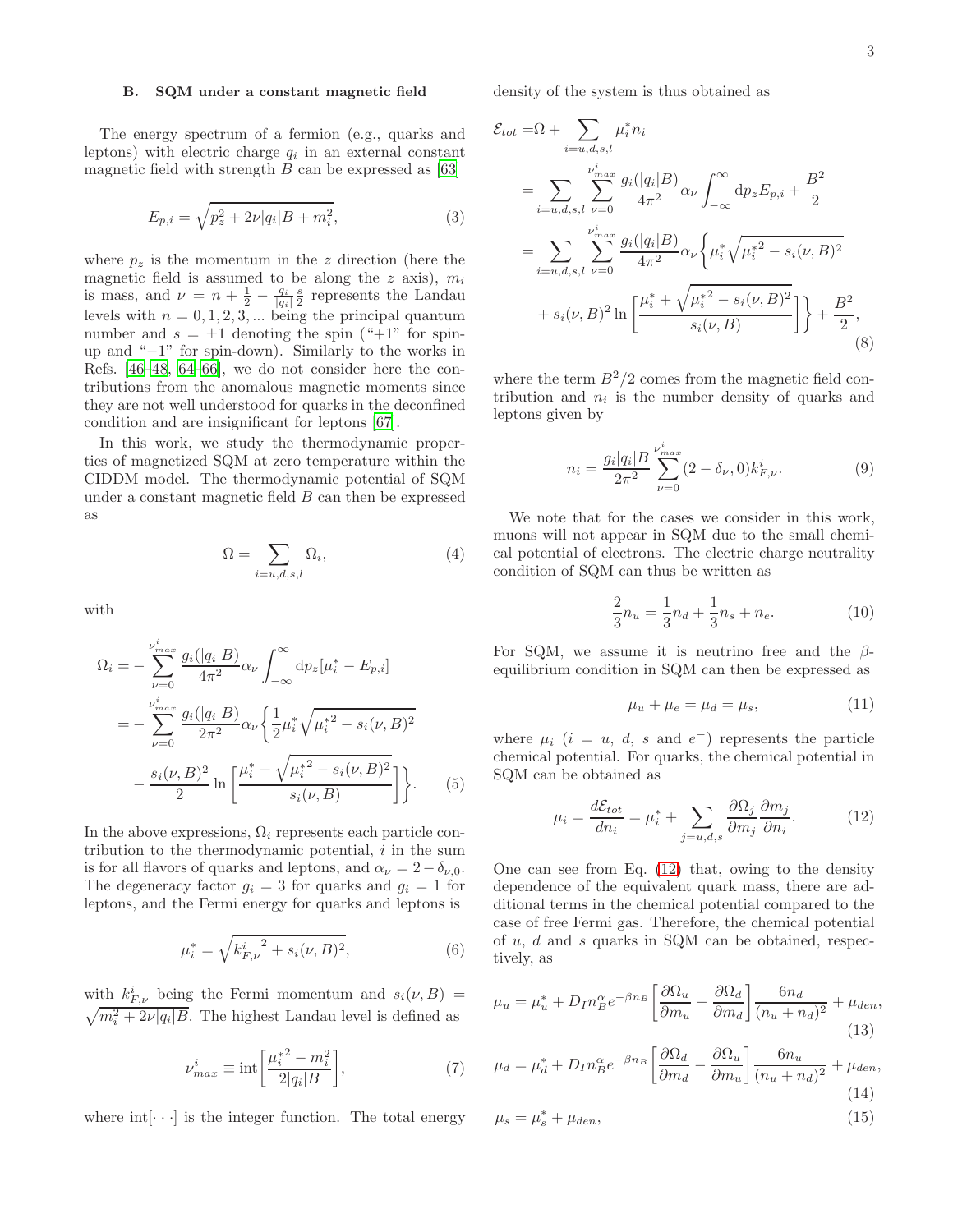with

$$
\frac{\partial \Omega_f}{\partial m_f} = \frac{3}{2\pi^2} \sum_{\nu=0}^{\nu_{max}^f} \alpha_{\nu} (|q_f|Bm_f) \times \ln\left[\frac{k_{F,\nu}^f + \sqrt{k_{F,\nu}^f}^2 + 2\nu|q_f|B + m_f^2}{\sqrt{2\nu|q_f|B + m_f^2}}\right], (16)
$$

and

$$
\mu_{den} = \frac{1}{3} \sum_{j=u,d,s} \frac{3}{2\pi^2} \sum_{\nu=0}^{\nu_{max}^j} \alpha_{\nu}(|q_j|B)m_j \times
$$

$$
\ln \left[ \frac{k_{F,\nu}^j + \sqrt{k_{F,\nu}^j}^2 + 2\nu|q_j|B + m_j^2}{\sqrt{2\nu|q_j|B + m_j^2}} \right] \times
$$

$$
\left\{ -\frac{zD}{n_B^{(1+z)}} - \tau_j D_I \delta[\alpha n_B^{\alpha-1} - \beta n_B^{\alpha}]e^{-\beta n_B} \right\} \tag{17}
$$

The chemical potential of leptons can be written as

$$
\mu_l = \sqrt{k_{F,\nu}^l^2 + s_l(\nu, B)^2}.
$$
 (18)

For SQM under a constant magnetic field, the  $\mathcal{O}(3)$ rotational symmetry is broken and the pressure of the system becomes anisotropic, i.e., it is split into the longitudinal pressure  $P_{\parallel}$  which is parallel to the magnetic field and the transverse pressure  $P_{\perp}$  which is perpendicular to the magnetic field. The expressions of  $P_{\parallel}$  and  $P_{\perp}$  for a magnetized fermion system can be written as [\[43\]](#page-8-11)

<span id="page-3-1"></span>
$$
P_{\parallel} = \sum_{i} \mu_i n_i - \mathcal{E}_{tot}, \qquad (19)
$$

$$
P_{\perp} = \sum_{i} \mu_i n_i - \mathcal{E}_{tot} + B^2 - MB, \qquad (20)
$$

where  $M$  is the system magnetization. It is interesting to see that the longitudinal pressure  $P_{\parallel}$  satisfies the Hugenholtz-Van Hove (HVH) theorem [\[68\]](#page-8-23) while the transverse pressure  $P_{\perp}$  has extra contributions from the magnetic field. This feature will lead to the fact that the zero-pressure point density coincides with the density at the minimum of the energy per baryon for  $P_{\parallel}$  but not for  $P_{\perp}$ , as will be shown later.

In the CIDDM model, the longitudinal and transverse pressures of the system under a constant magnetic field can thus be expressed, respectively, as

<span id="page-3-0"></span>
$$
P_{\parallel} = -\sum_{i=u,d,s,l} \Omega_i + \sum_{i,j=u,d,s} \frac{\partial \Omega_j}{\partial m_j} \frac{\partial m_j}{\partial n_i} n_i - \frac{B^2}{2}, \quad (21)
$$

$$
P_{\perp} = -\sum_{i=u,d,s,l} \Omega_i + \sum_{i,j=u,d,s} \frac{\partial \Omega_j}{\partial m_j} \frac{\partial m_j}{\partial n_i} n_i + \frac{B^2}{2} - MB,
$$
\n(22)

where the system magnetization  $M$  is given by

$$
M = -\partial\Omega/\partial B = \sum_{i=u,d,s,l} M_i,\tag{23}
$$

with

$$
M_{i} = -\frac{g_{i}|q_{i}|}{2\pi^{2}} \sum_{\nu=0}^{\nu_{max}^{i}} (2 - \delta_{\nu 0}) \int_{0}^{k_{F,\nu}^{i}} \left[ \frac{\nu|q_{i}|B}{\epsilon_{\nu}^{i}} + \epsilon_{\nu}^{i} - \mu_{i}^{*} \right] dk_{z},
$$
\n(24)

and  $\epsilon_{\nu}^{i} = \sqrt{k_{z}^{2} + m_{i}^{2} + 2\nu|q_{i}|B}$ . It should be emphasized that the longitudinal and transverse pressures in Eqs. [\(21\)](#page-3-0) and [\(22\)](#page-3-0) include the contributions from the magnetic fields. In particular, one can see that the magnetic energy density term  $B^2/2$  contributes oppositely to the longitudinal and transverse pressures under a constant magnetic field, and it decreases the former while increases the latter, which will lead to a tremendous difference between the longitudinal and transverse pressure when the magnetic field is very strong.

### C. Density-dependent magnetic fields in quark stars

It is generally believed that the magnetic field strength in the core of compact stars should be much larger than that at the surface, and a density-dependent magnetic field profile is usually introduced to describe this behavior for the spatial distribution of the magnetic field strength in the compact stars [\[47\]](#page-8-13). In the present work, we use the following popular parametrization for the densitydependent magnetic field profile in QSs [\[47](#page-8-13)[–51\]](#page-8-24)

<span id="page-3-2"></span>
$$
B = B_{surf} + B_0[1 - \exp(-\beta_0(n_B/n_0)^{\gamma})], \qquad (25)
$$

where  $B_{surf}$  is the magnetic field strength at the surface of compact stars and its value is fixed at  $B_{\text{surf}} = 10^{15}$ G in this work,  $n_0 = 0.16$  fm<sup>-3</sup> is the normal nuclear matter density,  $B_0$  is a parameter with dimension of B,  $\beta_0$  and  $\gamma$  are two dimensionless parameters that control how exactly the magnetic field strength decays from the center to the surface.

Besides the spatial distribution of the magnetic field strength in the compact stars, the orientation of the magnetic fields is also expected to be important for the structure of the compact stars since the pressure (including the contribution from the magnetic fields) may become significantly anisotropic under strong magnetic fields. Consequently, the gravitational field in magnetized stars is no longer spherically symmetric due to the pressure anisotropy and the well-known Tolman-Oppenheimer-Volkoff (TOV) equations [\[69\]](#page-8-25) generally cannot be applied to calculate the structure of the magnetized compact stars since they are only valid for spherically symmetric compact stars.

Since there is no empirical information on the magnetic field orientation inside the compact stars, in the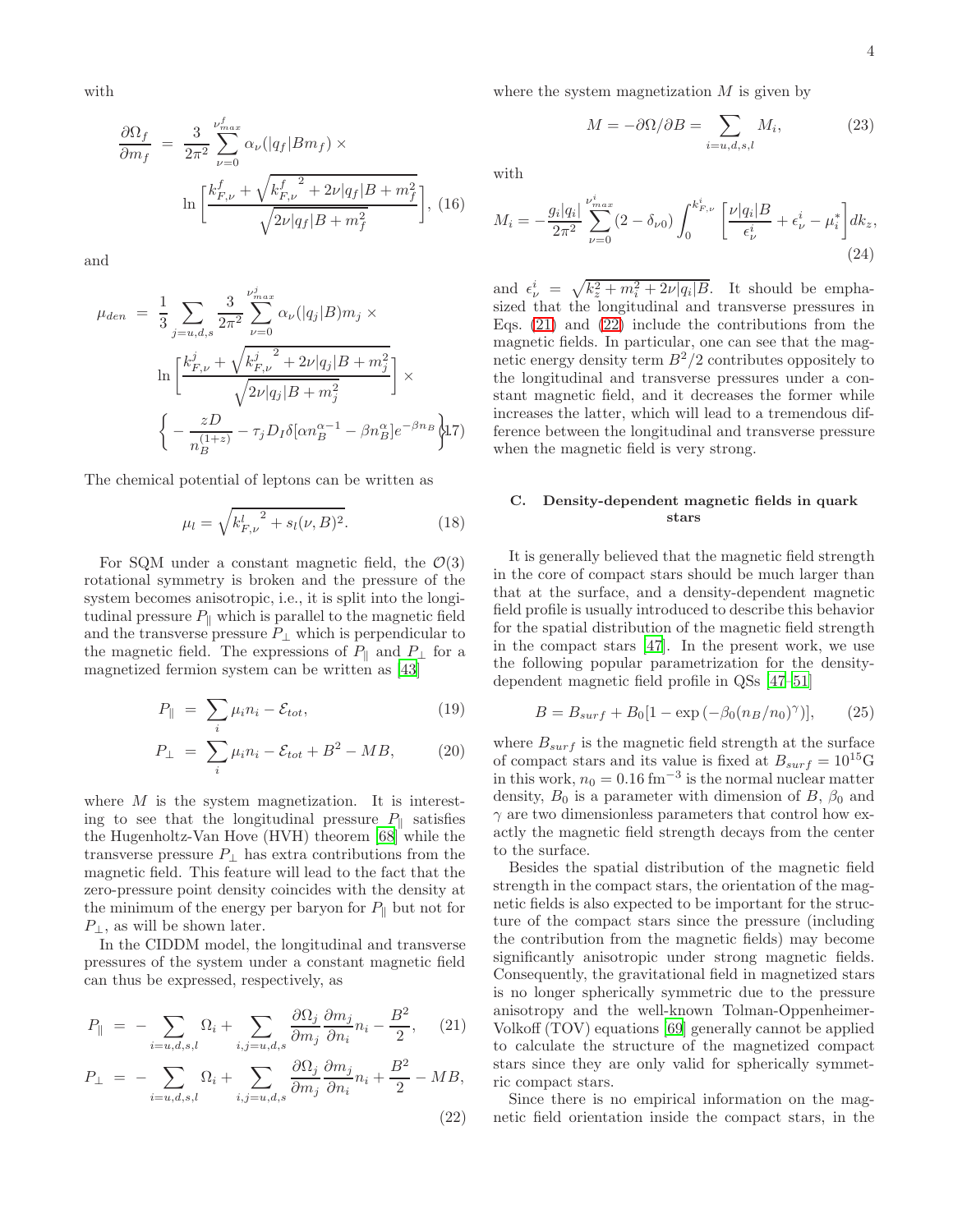present work, we assume two extremely special cases for the orientation of the magnetic fields inside the compact stars: one is that the local magnetic fields are along the radial direction (denoted as "radial orientation"), and the other is that the local magnetic fields are perpendicular to the radial direction but randomly oriented in the plane perpendicular to the radial direction (denoted as "transverse orientation"). It should be mentioned that the magnetic fields pass through the centra of the spherical compact stars for the radial orientation. In these two extreme cases, the pressure distribution inside the static compact stars can be considered to be spherically symmetric and thus the gravitational field as well as the static compact stars are spherically symmetric too. For these two extreme cases for the orientation of the magnetic fields, one thus can calculate the structure of the static magnetized compact stars by solving the following TOV equations:

$$
\frac{dM(r)}{dr} = 4\pi r^2 \epsilon(r),
$$
\n
$$
\frac{dp(r)}{dr} = -\frac{G\epsilon(r)M(r)}{r^2} \left[1 + \frac{p(r)}{\epsilon(r)}\right] \left[1 + \frac{4\pi p(r)r^3}{M(r)}\right] \times
$$
\n
$$
\left[1 - \frac{2GM(r)}{r}\right]^{-1},
$$
\n(27)

where  $M(r)$  is the total mass inside the sphere of radius  $r, \epsilon(r)$  is the corresponding energy density (including the magnetic field contribution),  $p(r)$  is the corresponding (radial) pressure (including the magnetic field contribution), and G is Newton's gravitational constant.

We would like to point out that the radial and transverse orientations have been assumed to be inside the compact stars and the magnetic field orientation outside the compact stars or close the surface of the compact stars may change and become nonspherically symmetric. On the other hand, it should be mentioned that around the surface of compact stars, the magnetic field strength relatively is quite weak ( $\sim 10^{15}$  G) and the pressure is very small, and thus the magnetic fields around the surface is not important for the structure of QSs. For more general cases of magnetic field orientations and/or distributions in the magnetized compact stars where the spherical symmetry is broken, Einstein field equations should be solved self-consistently to calculate the structure of the compact stars, and this is beyond the scope of the present work and yet to be constructed.

### <span id="page-4-0"></span>III. RESULTS AND DISCUSSIONS

### A. EOS of SQM under a constant magnetic field

We first present the results for the properties of SQM under a constant magnetic field. Using the CIDDM model with DI-85  $(z=1.8)$ , we show in Fig. [1](#page-4-1) the energy per baryon and the corresponding longitudinal and



<span id="page-4-1"></span>FIG. 1: (Color online) Energy per baryon and the corresponding longitudinal and transverse pressures as functions of the baryon density for SQM under constant magnetic fields with strengthes of  $B = 1 \times 10^{18}$  G,  $2 \times 10^{18}$  G and  $3 \times 10^{18}$  G within the CIDDM model with DI-85  $(z=1.8)$ .

transverse pressures as functions of the baryon density for SQM under constant magnetic fields with three strengthes of  $B = 1 \times 10^{18}$  G,  $2 \times 10^{18}$  G and  $3 \times 10^{18}$ G. One can see that for all the three values of the magnetic field strength B, the density at the minimum of energy per baryon is exactly equal to the zero point density of the longitudinal pressure  $P_{\parallel}$ , which is consistent with HVH theorem (as shown in Eq.  $(19)$ ) and the thermodynamic self-consistency as in the case without magnetic fields [\[38\]](#page-8-7). Furthermore, it is seen that the density at the minimum of energy per baryon increases with the magnetic field strength, i.e., it varies from 0.49 fm<sup>−</sup><sup>3</sup> to  $0.61 \text{ fm}^{-3}$  and then to  $0.86 \text{ fm}^{-3}$  when B changes from  $1 \times 10^{18}$  G to  $2 \times 10^{18}$  G and then to  $3 \times 10^{18}$  G.

In addition, one can also see from Fig. [1](#page-4-1) that at a fixed density, the transverse pressure  $P_{\perp}$  increases while the longitudinal pressure  $P_{\parallel}$  decreases with the increment of the magnetic field strength  $B$ , leading to a clear splitting between  $P_{\perp}$  and  $P_{\parallel}$  under the constant magnetic fields. This pressure splitting (i.e., anisotropy) rapidly increases with B. The pressure anisotropy under strong magnetic fields is due to the additional terms of  $B<sup>2</sup>$  and magnetization of the system appeared in  $P_{\perp}$  as shown in Eqs. [\(19\)](#page-3-1) and [\(20\)](#page-3-1).

In order to quantitatively describe the pressure anisotropy under strong magnetic fields, one can define a normalized pressure splitting factor as

$$
\delta_p = \frac{P_\perp - P_{||}}{(P_\perp + P_{||})/2}.\tag{28}
$$

From this definition, one has  $\delta_p = 0$  if there is no splitting between  $P_{\perp}$  and  $P_{\parallel}$ , and  $\delta_p = 2$  for the extremely anisotropic case with  $P_{\parallel} = 0$ . Shown in Fig. [2](#page-5-0) are the transverse and longitudinal pressures together with the pressure splitting factor  $\delta_p$  as functions of the magnetic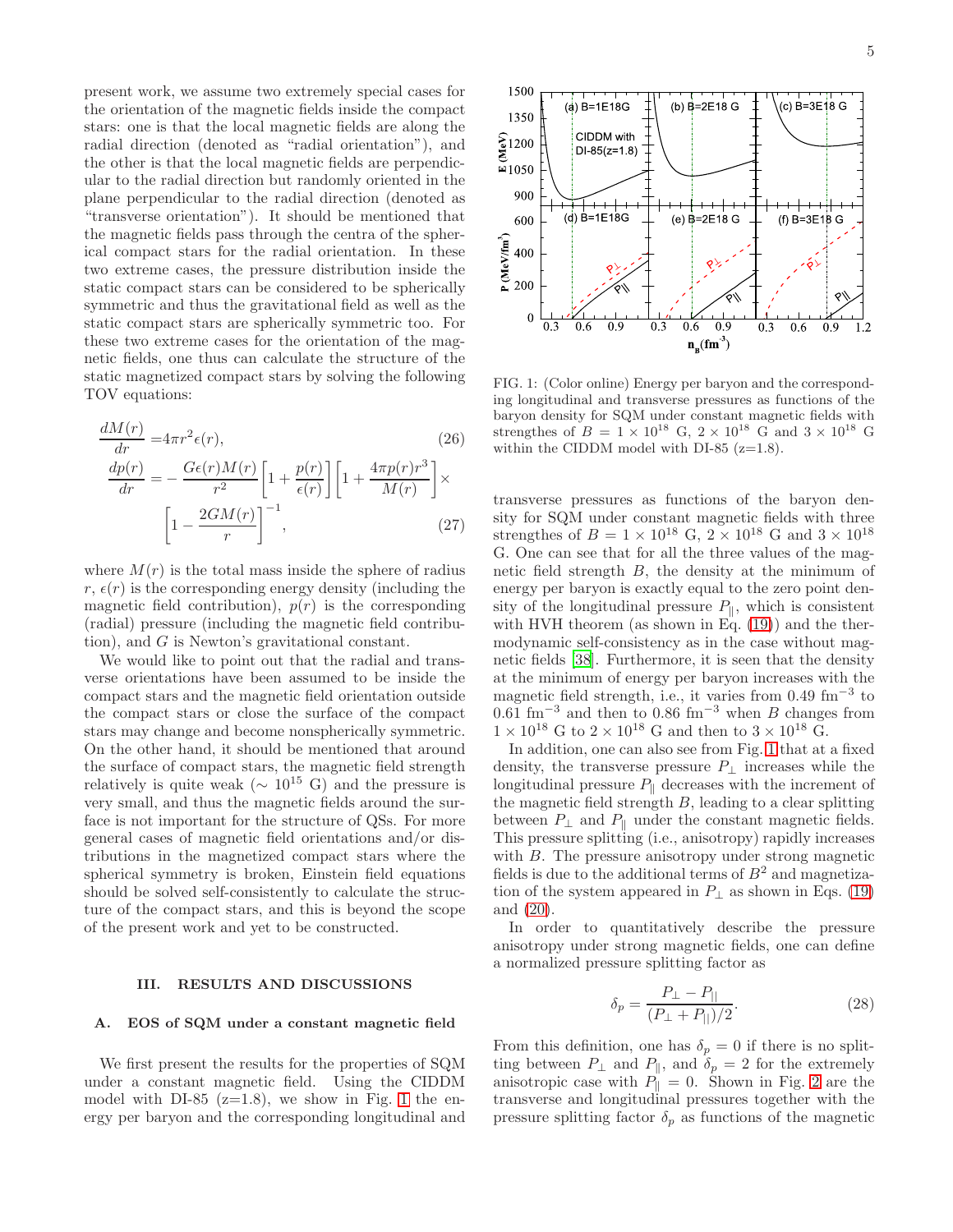

<span id="page-5-0"></span>FIG. 2: (Color online) Transverse and longitudinal pressures together with the pressure splitting factor  $\delta_p$  as functions of the magnetic field strength B for SQM at baryon number densities of  $n_B = 3n_0$ ,  $5n_0$ , and  $7n_0$  within the CIDDM model with DI-85 (z=1.8). The corresponding pressures at  $B = 0$  $(P_0)$  are also included for comparison.

field strength B for SQM at three baryon number densities of  $n_B = 3n_0$ ,  $5n_0$ , and  $7n_0$  within the CIDDM model with DI-85  $(z=1.8)$ . For comparison, the corresponding pressures at  $B = 0$  are also included Fig. [2.](#page-5-0) We would like to point out that the central baryon density in QSs is roughly around  $7n_0$ , and  $n_B = 3n_0$  and  $5n_0$  are two typical values of baryon density in QSs.

One can see from Fig. [2](#page-5-0) that, when the magnetic field strength is larger than a certain value of  $B<sub>m</sub>$  below which the magnetic field effects on the pressure are essentially negligible (with  $\delta_p \leq 5\%$ ), the transverse pressure  $P_{\perp}$ increases rapidly while the longitudinal pressure  $P_{\parallel}$  decreases rapidly with increment of B, leading to a rapid enhancement of  $\delta_p$ . When the magnetic field strength B further increases and reaches a critical value of  $B_c$ , the  $P_{\parallel}$ becomes to zero (and thus  $\delta_p = 2$ ). When the magnetic field strength is larger than  $B_c$ , the  $P_{\parallel}$  becomes negative and thus the system becomes unstable. Therefore,  $B<sub>c</sub>$  is the largest magnetic field strength that a stable SQM in QSs can have. In addition, it is seen from Fig. [2](#page-5-0) that the values of  $B_m$  and  $B_c$  depend on the baryon density, and particularly we have  $B_m \approx 1.5 \times 10^{17}$  G and  $B_c \approx 7.30 \times 10^{17}$  G for  $n_B = 3n_0$ ,  $B_m \approx 4.5 \times 10^{17}$  G and  $B_c \approx 2.80 \times 10^{18}$  G for  $n_B = 5n_0$ , and  $B_m \approx 6.0 \times 10^{17}$  G and  $B_c \approx 3.74 \times 10^{18}$  G for  $n_B = 7n_0$ . For a magnetized compact star, it is thus important to ensure  $B < B<sub>c</sub>$  for



<span id="page-5-1"></span>FIG. 3: (Color online) Baryon density dependence of the magnetic field strength B, longitudinal and transverse pressures as well as the pressure splitting factor  $\delta_p$  for SQM in QSs using the slow B-profile (solid lines) and fast B-profile (dashed lines) within the CIDDM model with DI-85 (z=1.8).  $B_0 = 4 \times 10^{18}$ G (left panels) and  $1 \times 10^{19}$  G (right panels) are considered.

all matter inside the compact stars.

### B. Quark stars under density dependent magnetic fields

As mentioned earlier, the magnetic field strength is generally believed to be varied inside the magnetized compact stars, and a density-dependent magnetic field profile of Eq. [\(25\)](#page-3-2) is usually introduced to mimic the magnetic field strength distribution inside the stars. Due to our poor knowledge on the magnetic field strength distribution inside the stars, we consider in this work two sets of values for the dimensionless parameters  $\beta_0$  and  $\gamma$ , i.e., the fast-varied magnetic field profile with  $\gamma = 3$  and  $\beta_0 = 0.001$  (denoted as "fast B-profile") and the slowvaried magnetic field profile with  $\gamma = 2$  and  $\beta_0 = 0.0078$ (denoted as "slow B-profile"). Using these two different magnetic field profiles, we show in Fig. [3](#page-5-1) the density dependence of the magnetic field strength B, the longitudinal and transverse pressures as well as the corresponding pressure splitting factor  $\delta_p$  for SQM using  $B_0 = 4 \times 10^{18}$ G and  $B_0 = 1 \times 10^{19}$  G within the CIDDM model with DI-85  $(z=1.8)$ .

From Fig. [3,](#page-5-1) one can see that the fast B-profile gives a stronger density dependence of magnetic field strength, i.e., a faster decay for the magnetic field strength from high densities (e.g., the core of compact stars) to low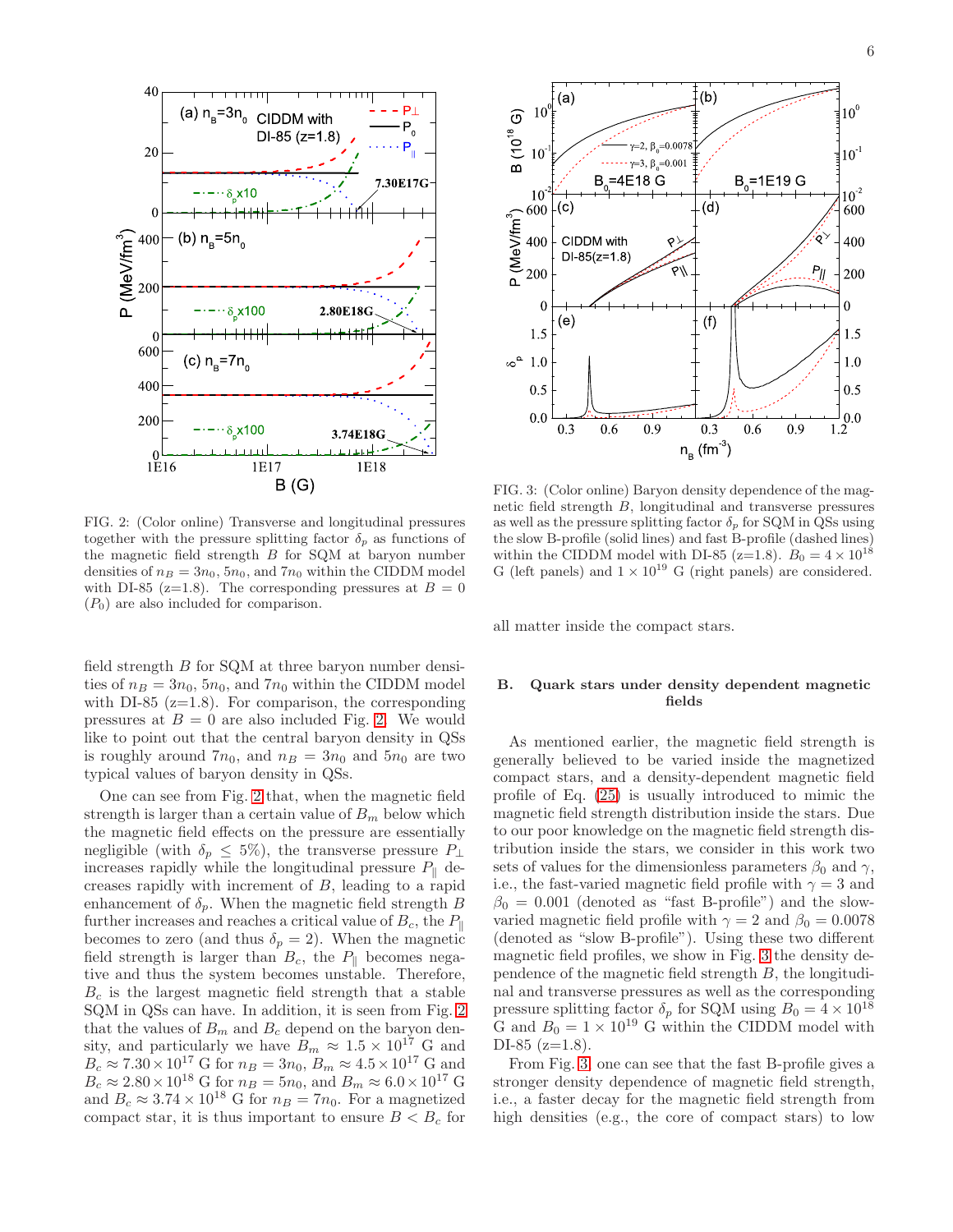

<span id="page-6-0"></span>FIG. 4: (Color online) Maximum mass of static QSs using the transverse and radial orientations of the magnetic fields as a function of  $B_0$  with the fast B-profile (a) and the slow Bprofile (b) within the CIDDM model with  $DI-85(z=1.8)$ . The shaded band represents the pulsar mass of  $2.01\pm0.04M_{\odot}$  from PSR J0348+0432 [\[62\]](#page-8-18).

densities (e.g., the surface of compact stars), than the slow B-profile as expected. For the smaller value of  $B_0$  $(B_0 = 4 \times 10^{18} \text{ G})$ , one can see that  $P_{\perp}$  is larger than  $P_{\parallel}$ at higher densities and then they approach to zero almost at the same density of about 0.46 fm<sup>−</sup><sup>3</sup> . For this smaller value of  $B_0$ , the pressure splitting between  $P_{\perp}$  and  $P_{\parallel}$  is not so big and we have  $\delta_p = 0.25$  (i.e.,  $P_{\parallel}/P_{\perp} = 0.78$ ) at 1.2 fm<sup>-3</sup>. The peak of  $\delta_p$  around 0.46 fm<sup>-3</sup> is due to the vanishing of  $P_{\parallel}$  there, which corresponds to the surface of QSs. In addition, it is seen that the difference between the EOSs of SQM with the fast B-profile and the slow B-profile is small for  $B_0 = 4 \times 10^{18}$  G. On the other hand, for  $B_0 = 1 \times 10^{19}$  G, one can see that  $P_{\perp}$  is significantly larger than  $P_{\parallel}$  at higher densities, and while  $P_{\perp}$  always increases with  $n_B$ ,  $P_{\parallel}$  decreases with  $n_B$  when  $n_B \geq 0.9$  fm<sup>-3</sup>, leading to a very big pressure splitting between  $P_{\perp}$  and  $P_{\parallel}$  at higher densities, i.e.,  $\delta_p = 1.6$ (corresponding to  $P_{\parallel}/P_{\perp} = 1/9$ ) at 1.2 fm<sup>-3</sup>. Therefore, the pressure could be strongly anisotropic in the core of QSs for  $B_0 = 1 \times 10^{19}$  G. Furthermore, for the larger  $B_0$  (i.e.,  $B_0 = 1 \times 10^{19}$  G), one can see from Fig. [3](#page-5-1) that different B-profiles have obvious effects on  $P_{\perp}$  and  $P_{\parallel}$  as well as their splitting.

The strong pressure anisotropy under strong magnetic fields implies the orientation of the magnetic fields in QSs should play an important role on the structure of QSs. Shown in Fig. [4](#page-6-0) is the maximum mass of static QSs using the transverse and radial orientations of the magnetic fields as a function of  $B_0$  with the fast B-profile and the slow B-profile within the CIDDM model with DI-85  $(z=1.8)$ . It is interesting to see that, while the maximum mass of static QSs increases with  $B_0$  for the transverse orientation, it significantly decreases with  $B_0$ for the radial orientation, especially when  $B_0$  is larger than about  $3\times 10^{18}$  G. This orientation effect becomes more pronounced for the slow B-profile.

For the fast B-profile, one can see from Fig. [4](#page-6-0) (a) that

the maximum mass of static QSs with the transverse (radial) orientation can reach about  $2.13M_{\odot}$  (1.57 $M_{\odot}$ ) at  $B_0 \approx 1.28 \times 10^{19}$  G which corresponds to the upper limit of  $B_0$  and further increasing  $B_0$  would lead to negative  $P_{\parallel}$  in the core of the QSs. In order to see the effect of the magnetic field orientation on the maximum mass of QSs, we define the normalized mass asymmetry  $\delta_m$  for the maximum QS mass as

$$
\delta_m = \frac{M_\perp - M_{||}}{(M_\perp + M_{||})/2},\tag{29}
$$

where  $M_{\perp}$  ( $M_{\parallel}$ ) represents the maximum mass of QSs with transverse (radial) orientation. For the fast Bprofile, the largest mass asymmetry is found to be  $\delta_m =$ 30% at  $B_0 = 1.28 \times 10^{19}$  G from Fig. [4](#page-6-0) (a).

In addition, for the slow B-profile, it is seen from Fig. [4](#page-6-0) (b) that the maximum mass of static QSs with the transverse (radial) orientation can reach about  $2.18M_{\odot}$  $(1.29M_{\odot})$  at  $B_0 = 1.20 \times 10^{19}$  G which corresponds to the upper limit of  $B_0$  above which the negative  $P_{\parallel}$  can appear in the core of QSs, and the corresponding largest mass asymmetry is  $\delta_m = 51\%$  at  $B_0 = 1.20 \times 10^{19}$  G. Therefore, our results indicate that the maximum mass of magnetized QSs may depend on both the strength distribution and the orientation of the magnetic fields inside the stars.

It should be mentioned that the above results and discussions are based on a special interaction parameter set, i.e., DI-85  $(z=1.8)$ , in the CIDDM model. In order to check the robustness of our conclusions and see the effects of the isospin dependence of equivalent quark mass on the properties of SQM under strong magnetic fields, we have further investigated the case with  $D<sub>I</sub> = 0$ , i.e., the parameter set DI-0  $(z=1.8)$ , for which we have  $D_I = 0$  (thus the parameters  $\alpha$  and  $\beta$  are not involved),  $D = 26.483 \text{ MeV} \cdot \text{fm}^{-3z}, z = 1.8, m_{u0} = m_{d0} = 5.5$ MeV and  $m_{s0} = 80$  MeV, and the maximum QS mass predicted by  $DI-0$  ( $z=1.8$ ) without including magnetic fields is  $1.88M_{\odot}$ . We find that the parameter set DI-0 (z=1.8) generally predicts a softer EOS of SQM and smaller values of the maximum QS mass but almost the same magnetic field effects on the pressure anisotropy (pressure splitting factor  $\delta_p$ ) and the QS mass asymmetry  $\delta_m$ , compared with the parameter set DI-85 (z=1.8). Due to the softening of the EOS of SQM with DI-0  $(z=1.8)$ , the values of the critical magnetic field strength  $B<sub>c</sub>$  as shown in Fig. [2](#page-5-0) decrease correspondingly and even disappear (e.g., at  $n_B = 3n_0$ ). These features imply that our main conclusion about the magnetic field effects on the properties of QSs remains unchanged even if various interactions are used.

Furthermore, the high density quark matter might be in a color superconducting phase [\[70](#page-8-26)]. The possible quark color superconducting phases mainly include the two-flavor color superconductor (2SC) [\[19,](#page-7-15) [71,](#page-8-27) [72\]](#page-8-28), the color-flavor-locked (CFL) phase [\[73](#page-8-29)[–78\]](#page-8-30), and the crystalline color superconductor (CCS) [\[79](#page-8-31)]. In the present work, for simplicity, we have not considered color super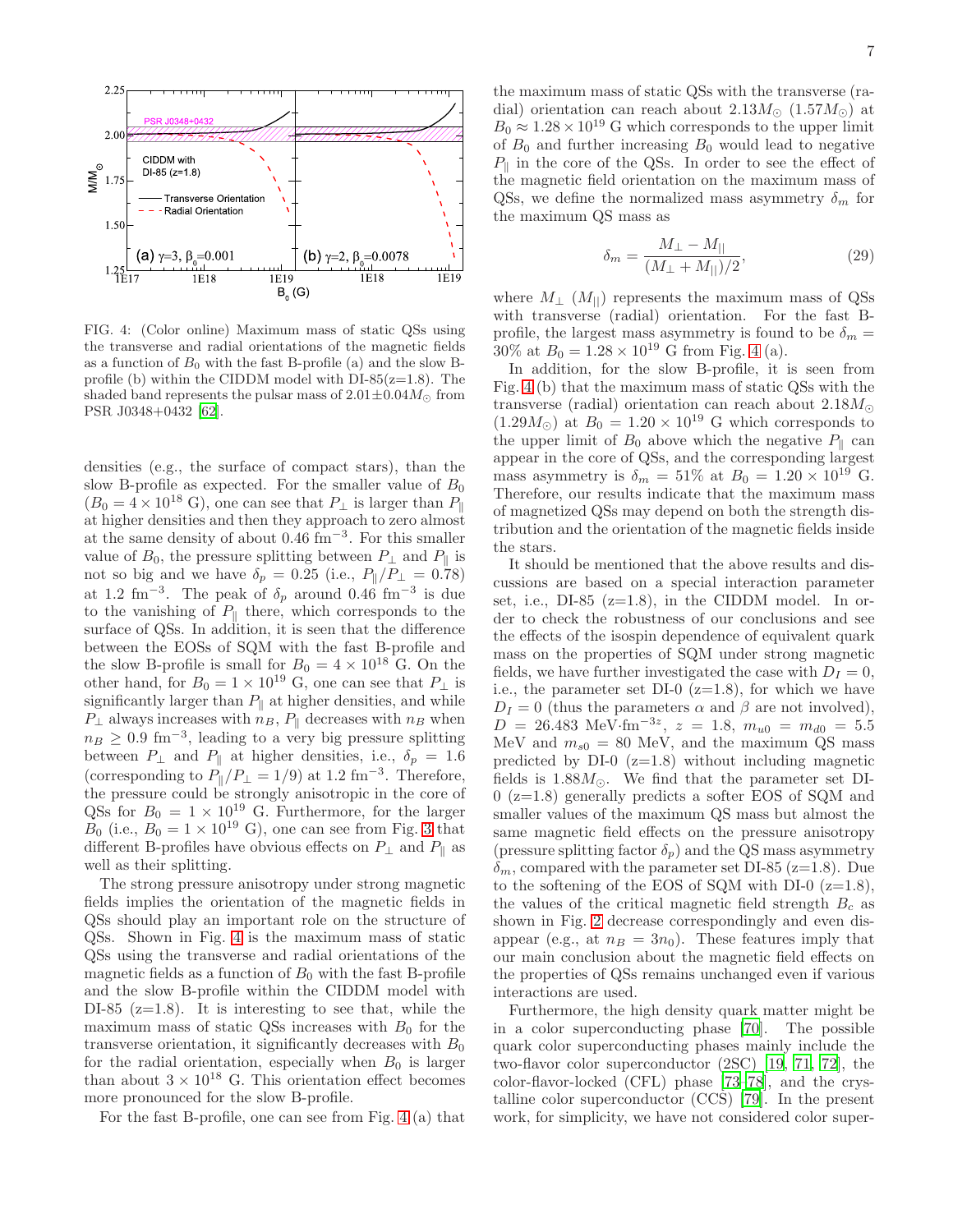conducting phases. In recent years, significant progress has been made to understand the magnetic field effects on the properties of quark color superconducting phases [\[43,](#page-8-11) [54,](#page-8-32) [80](#page-8-33)[–83\]](#page-8-34). In particular, by modeling the quark confinement within an effective bag model, the EOS of the magnetic-color-flavor-locked (MCFL) phase and the corresponding QS structure under a constant magnetic field have been investigated in Ref. [\[54](#page-8-32)]. It is nice to see that the magnetic field effects on the pressure anisotropy and the QS mass obtained in Ref. [\[54](#page-8-32)] are quite similar with our present predictions based on the density dependent magnetic field strength in the CIDDM model. It will be interesting to see how exactly the quark color superconducting phases affect the properties of SQM and QSs under strong magnetic fields within the CIDDM model.

### <span id="page-7-14"></span>IV. CONCLUSIONS

We have studied the properties of strange quark matter and quark stars under strong magnetic fields by using the confined isospin- and density-dependent mass model. The equation of state of strange quark matter under constant magnetic fields has been calculated selfconsistently and the pressure of the system is shown to be anisotropic along and perpendicular to the magnetic field direction with the former being generally larger than the latter. The pressure of the system may become significantly anisotropic when the magnetic field strength is very strong and thus the properties of magnetized quark stars may significantly depend on the magnetic field orientation inside the stars.

Using a density-dependent magnetic field profile to simulate the magnetic field strength distribution in a star, we have studied the properties of static spherical quark stars by considering two hypothetical cases for the orientation of the magnetic fields inside the stars, i.e.,

the radial orientation in which the local magnetic fields are along the radial direction and the transverse orientation in which the local magnetic fields are perpendicular to the radial direction but randomly oriented in the plane perpendicular to the radial direction. Based on these two extreme cases of the magnetic field orientation, we have demonstrated that the maximum mass of static magnetized quark stars may significantly depend on the magnetic field orientation inside the stars, and the magnetic fields with radial (transverse) orientation can significantly decrease (increase) the maximum mass of the quark stars. The maximum mass of static magnetized quark stars has also been found to depend on the details of the density-dependent magnetic field profile.

Therefore, our present results have shown that besides the strength distribution, the orientation of the magnetic fields inside the quark stars is also important for the properties of quark stars under strong magnetic fields. For a fixed density-dependent magnetic field profile, including the magnetic fields can either enhance or reduce the maximum mass of static magnetized quark stars, depending on the magnetic field orientation inside the stars.

#### ACKNOWLEDGMENTS

This work was supported in part by the NNSF of China under Grant Nos. 11275125 and 11135011, the Shanghai Rising-Star Program under grant No. 11QH1401100, the "Shu Guang" project supported by Shanghai Municipal Education Commission and Shanghai Education Development Foundation, the Program for Professor of Special Appointment (Eastern Scholar) at Shanghai Institutions of Higher Learning, the National Basic Research Program of China (973 Program) under Contract No. 2015CB856900, and the Science and Technology Commission of Shanghai Municipality (11DZ2260700).

- <span id="page-7-0"></span>[1] N.K. Glendenning, Compact Stars, 2nd edition, Spinger-Verlag New York, Inc., 2000.
- <span id="page-7-1"></span>[2] F. Weber, Pulsars as Astrophyical Laboratories for Nuclear and Particle Physics, IOP Publishing Ltd, London, UK, 1999.
- <span id="page-7-2"></span>[3] J.M. Lattimer and M. Prakash, Science **304**, 536 (2004).
- <span id="page-7-3"></span>[4] A.W. Steiner, M. Prakash, J.M. Lattimer, and P.J. Ellis, Phys. Rep. 410, 325 (2005).
- <span id="page-7-4"></span>[5] I. Bombaci, I. Parenti, and I. Vidana, Astrophy. J. 614, 314 (2004).
- [6] J. Staff, R. Ouyed, and M. Bagchi, Astrophy. J. 667, 340 (2007).
- <span id="page-7-5"></span>[7] M. Herzog and F.K. Röpke, Phys. Rev. D 84, 083002 (2011).
- <span id="page-7-6"></span>[8] M.A. Stephanov, K. Rajagopal, and E.V. Shuryak, Phys. Rev. Lett. 81, 4816 (1998).
- <span id="page-7-7"></span>[9] A.R. Bodmer, Phys. Rev. D 4, 1601 (1971).
- [10] H. Terazawa, INS-Report 336, Univ. of Tokyo, (1979).
- <span id="page-7-8"></span>[11] E. Witten, Phys. Rev. D 30, 272 (1984).
- <span id="page-7-9"></span>[12] A. Chodos, R.L. Jaffe, K. Ohnson, C.B. Thorn, and V.F. Weisskopf, Phys. Rev. D 9, 3471 (1974).
- [13] E. Farhi and R.L. Jaffe, Phys. Rev. D 30, 2379 (1984).
- [14] C. Alcock, E. Farhi, and A. Olinto, Astrophy. J. 310, 261 (1986).
- [15] M. Alford, M. Braby, M. Paris, and S. Reddy, Astrophy. J. 629, 969 (2005).
- <span id="page-7-10"></span>[16] F. Weber, Prog. Part. Nucl. Phys. 54, 193 (2005).
- <span id="page-7-11"></span>[17] P. Rehberg, S.P. Klevansky, and J. Hüfner, Phys. Rev. C 53, 410 (1996).
- [18] M. Hanauske, L.M. Satarov, I.N. Mishustin, H. Stocker, and W. Greiner, Phys. Rev. D 64, 043005 (2001).
- <span id="page-7-15"></span>[19] S.B. Rüster and D.H. Rischke, Phys. Rev. D 69, 045011  $(2004)$ .
- <span id="page-7-12"></span>[20] D.P. Menezes, C. Providencia, and D.B. Melrose, J. Phys. G 32, 1081 (2006).
- <span id="page-7-13"></span>[21] B.A. Freedman and L.D. Mclerran, Phys. Rev. D 16,